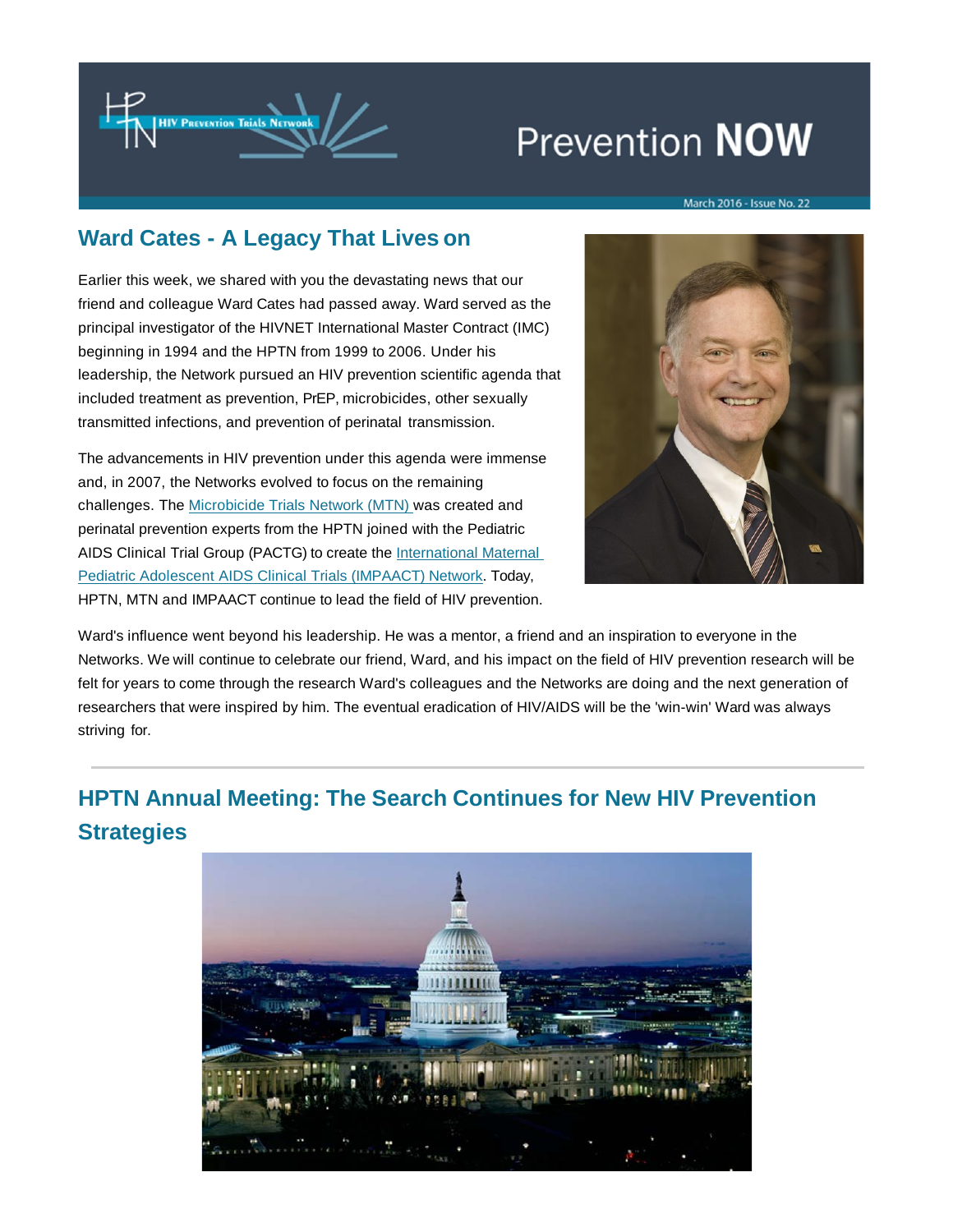The 2016 HPTN Annual Meeting will take place June 10-15, 2016 at the Crystal Gateway Marriott in Arlington, Virginia. The meeting brings together hundreds of researchers, collaborators, community representatives and government health officials to discuss the Network's broad scientific agenda and current and planned studies. As in years past, the HPTN Annual Meeting overlaps in part with the [IMPAACT Network Annual Meeting.](https://t.e2ma.net/click/gjmqn/wbvofp/o54hdi) The HPTN Annual Meeting will include an engaging lineup of speakers and topics in several plenary sessions, as well as a joint HPTN/IMPAACT plenary session. HPTN Scholars will also present their work, and study teams will highlight key [study findings and lessons learned on the rollout and conduct of the trials in an evening poster session. More](https://t.e2ma.net/click/gjmqn/wbvofp/4x5hdi)  [information](https://t.e2ma.net/click/gjmqn/wbvofp/4x5hdi)

# **STUDY UPDATES**

### **Lessons Learned from HPTN 071 (PopART)**

The [HPTN 071 \(PopART\) s](https://t.e2ma.net/click/gjmqn/wbvofp/kq6hdi)tudy is evaluating the impact of a combination prevention strategy – anchored in universal household HIV testing and linkage to immediate antiretroviral treatment initiation – to reduce HIV incidence. Carried out in 21 communities in Zambia and South Africa, this study will provide answers to questions regarding how best to combine HIV prevention interventions in different populations and settings for maximum impact at the lowest cost. HIV incidence will be assessed through a research cohort of randomly-selected adults from all study communities (about 42,000 individuals) to be followed for three years. UNAIDS targets specify by 2020, 90% of those infected with HIV will know their status, 90% of those known to be HIV infected will have initiated Antiretroviral Therapy (ART) and 90% of those on ART will achieve viral suppression. (90-90-90 goals).

#### **Lesson #1: How Far Were We from the First Two 90s?**

Data from 21,847 research cohort participants across all study communities in Zambia and South Africa revealed prior to delivery of the PopART intervention, approximately one-third (36%) of HIV+ men and about half (52%) of HIV+ women knew their HIV+ status ("first 90"). Among HIV+ adults who knew their HIV+ status, nearly two-thirds (67%) of men and two-thirds (66%) of women were on ART ("second 90"). These levels relate to the first two of the UNAIDS 90-90-90 targets. (S. Floyd poster #982, CROI 2016)

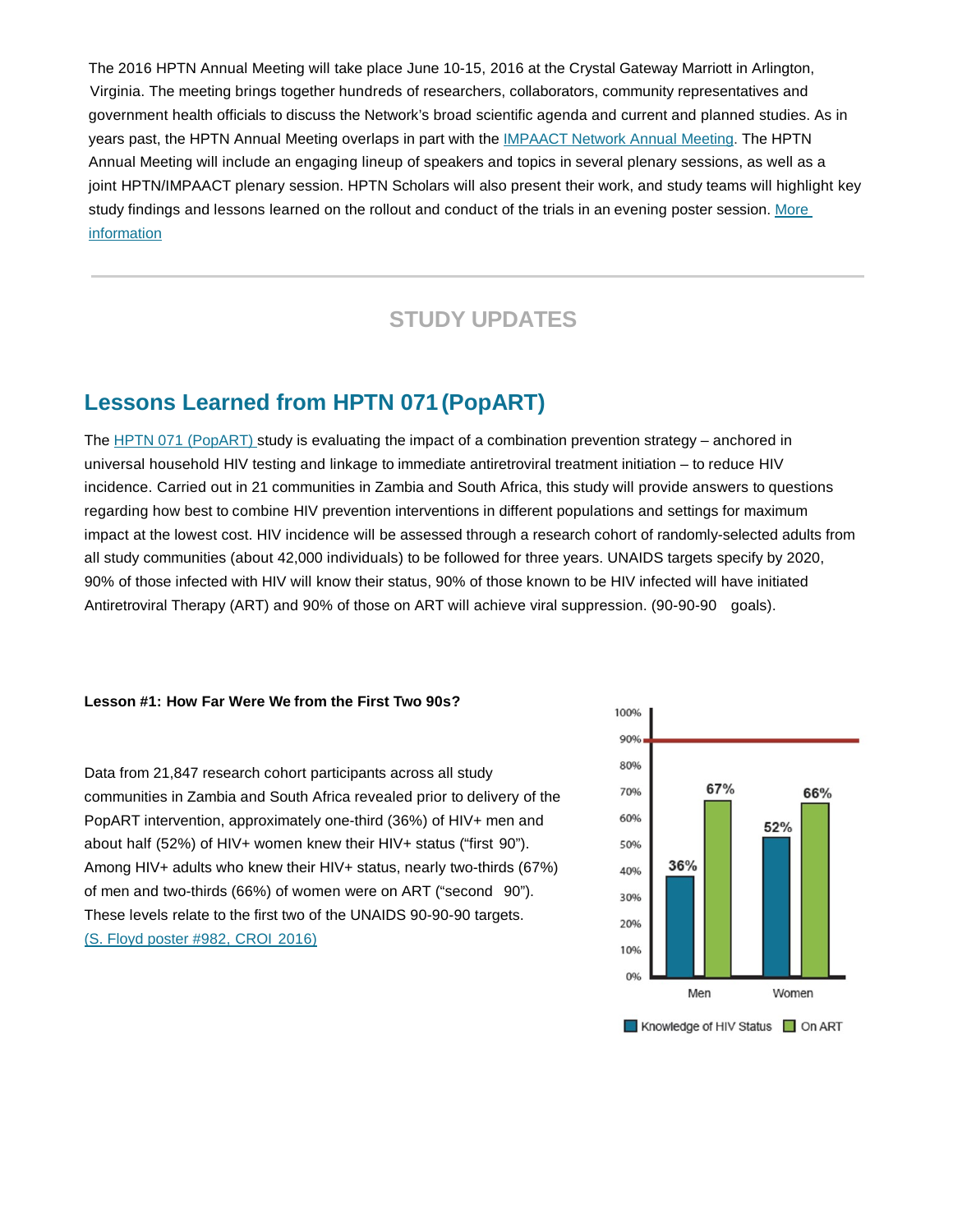

#### **Lesson #2: Towards the First 90 - Increasing Knowledge of HIV Status**

Data from the four study communities in Zambia where household testing and universal ART is offered showed the percentage of adults who knew their HIV status rose from ~50% to ~90% after just one 'round' of delivery of the household-level HIV prevention package, among those who consented to participate in the PopART intervention. [\(K. Shanaube poster #981, CROI 2016\)](https://t.e2ma.net/click/gjmqn/wbvofp/gb8hdi)

#### **Lesson #3: Towards the Second 90 - Getting People onto ART**

Data from the seven study communities, four in Zambia and three in South Africa, where household testing and universal ART is offered showed among adults who consented to participate in the PopART intervention and were known to be HIV infected, approximately half (49%) were on ART at the time of the intervention delivery. By the end of the first round of intervention delivery, among all who were still alive and resident in the community, 71% were on [ART. \(S. Fidler, "Towards the Second UNAIDS Target: Population Level ART Coverage in HPTN 071 \(PopART\)"](https://t.e2ma.net/click/gjmqn/wbvofp/w38hdi)  [Abstract #114 CROI](https://t.e2ma.net/click/gjmqn/wbvofp/w38hdi) 2016)





#### **Lesson #4: Filling the Gaps - Where Are the Men?**

As data became available during the first round of delivery of the PopART intervention, uptake of home-based HIV testing was noted to be lower in men than women. The study team investigated (and continues to evaluate) new ways to reach men. One such assessment examined whether the deployment of male Community HIV Care Providers (CHiPs) to encourage HIV testing amongst men increased uptake by men. The findings showed that this did not significantly enhance male uptake. (M. Phiri [poster #980 CROI 2016\)](https://t.e2ma.net/click/gjmqn/wbvofp/cw9hdi)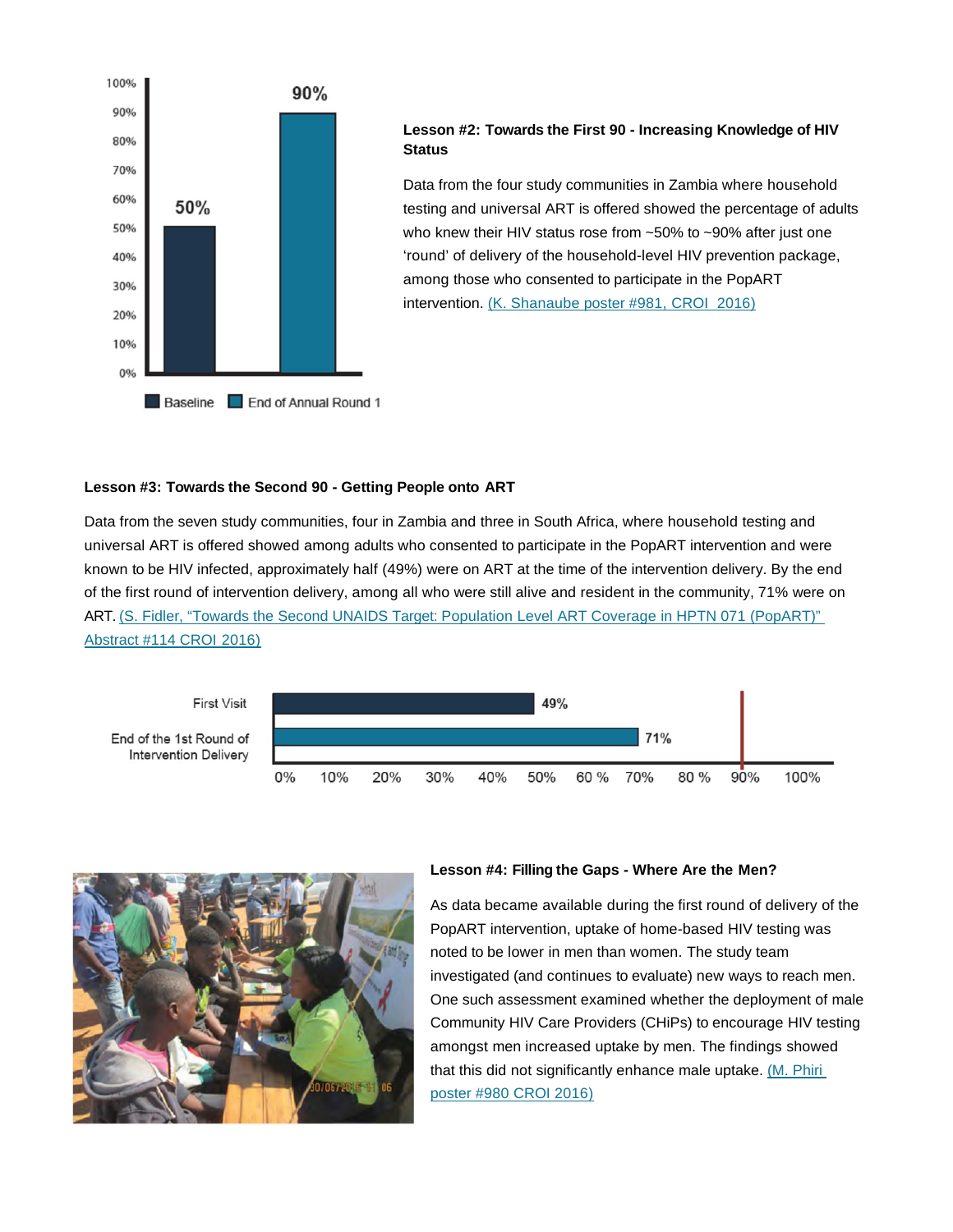#### **Lesson #5: Does Traditional Male Circumcision Protect Against HIV?**

In South Africa, men reporting circumcision by traditional practitioners had higher HIV prevalence when compared to those reporting voluntary male medical circumcision. A similar analysis for men in Zambia did not show a statistically significant difference after adjusting for age, though number of traditionally circumcised men in Zambia was [limited. \(M. Pickles, "Exploring the Effectiveness of Traditional Circumcision Practices in Preventing HIV" Abstract](https://t.e2ma.net/click/gjmqn/wbvofp/8gbidi) [#165 CROI](https://t.e2ma.net/click/gjmqn/wbvofp/8gbidi) 2016)

#### **Lesson #6: Can a Household Intervention for HIV Also HelpFind Tuberculosis?**

Tuberculosis (TB) symptom screening is a component of the PopART household intervention. Approximately 1.2% of those screened in eight communities in Zambia reported TB symptoms. Of those screened, 6.5% were diagnosed with TB, cases that might not otherwise have been identified. This demonstrates the household PopART intervention enabled [TB case finding. \(C. Phiri, "Acceptability of Large-Scale Household-Based](https://t.e2ma.net/click/gjmqn/wbvofp/o9bidi)  [TB Screening: HPTN 071\(PopART\) Trial" Abstract #156 CROI 2016\)](https://t.e2ma.net/click/gjmqn/wbvofp/o9bidi)

### **Lesson #7: Successfully Screening for HIV in a Large, Population-level Survey**

The Abbott Combo test was used in Zambia and South Africa to screen

samples from more than 30,000 study participants for HIV infection. Confirmatory testing of 10,390 samples showed even in a large, community-based population-level survey, the Abbott Combo test performed well in detecting HIV antibodies. Special data management and sample management procedures likely contributed to the high quality of initial HIV screening test results. [\(E. Piwowar-Manning poster #523, CROI 2016\)](https://t.e2ma.net/click/gjmqn/wbvofp/41cidi)

### **Study Shoutouts**

The Groote Schuur HIV CRS completed enrollment for **HPTN 075**. Overall as of March 15, HPTN 075 has enrolled 265 of 400 total participants. This study aims to determine the feasibility of recruiting and retaining MSM in a multicountry prospective cohort study in preparation for HIV prevention studies in sub-Saharan Africa. Read more

**HVTN 703/HPTN 081 (AMP Study Africa)** will be conducting a stakeholder consultation meeting March 31-April 1 and a study training April 4-8 in Cape Town, South Africa. The AMP study is a new idea for HIV prevention that is related to what has been done in HIV vaccine research. In traditional HIV vaccine studies, people get a vaccine and researchers wait to see if their bodies will make antibodies against HIV in response. In this study, we will skip that step, and give people the antibodies directly. We will do this with an intravenous infusion, commonly known as an ["IV" or "getting a drip". This is the first study testing whether antibodies can prevent HIV infections in people. Read](https://t.e2ma.net/click/gjmqn/wbvofp/0meidi)  [more](https://t.e2ma.net/click/gjmqn/wbvofp/0meidi)

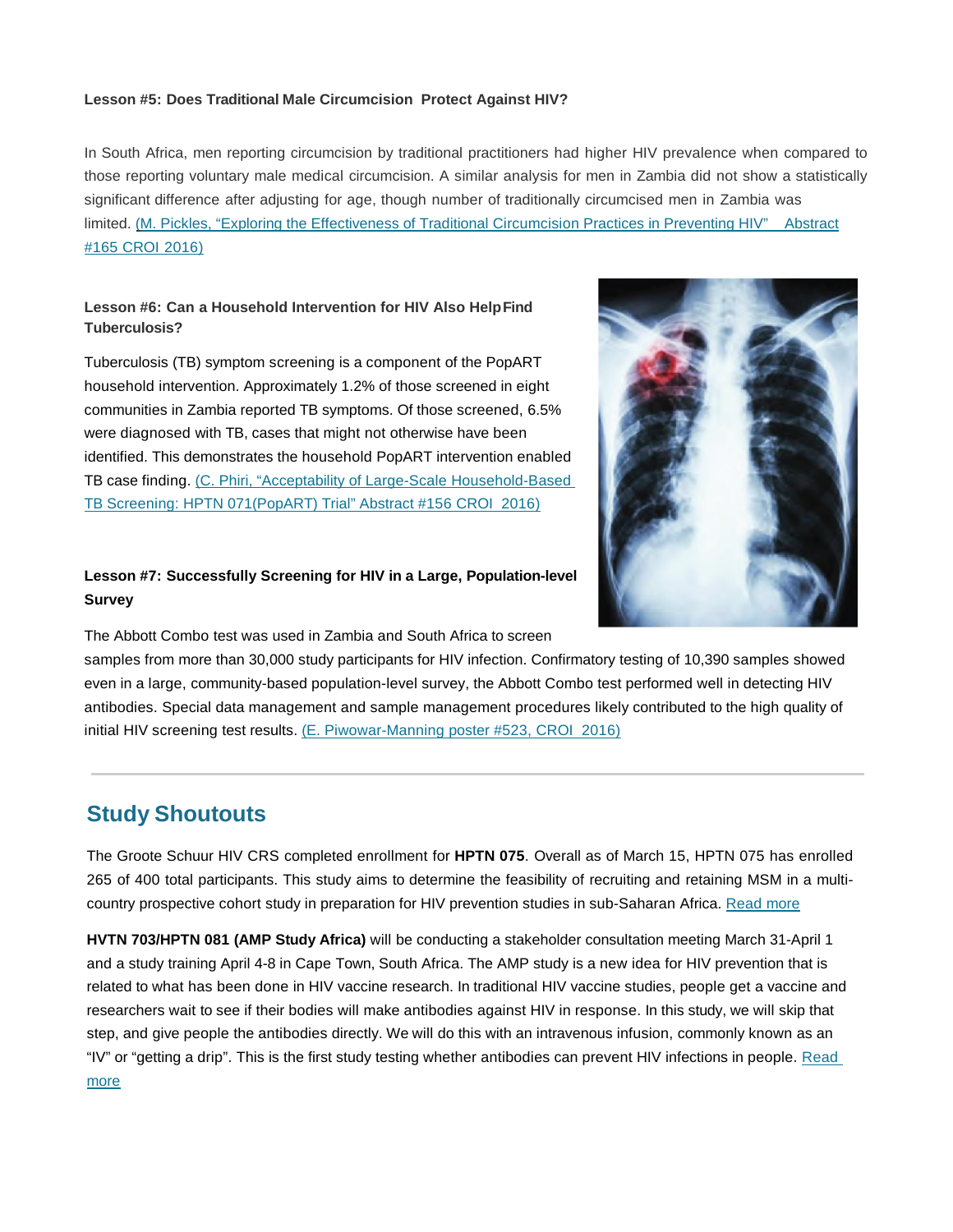**HVTN 704/HPTN 085 (AMP Study Americas)** received approval for Protocol Version 1.0 on March 9, 2016. Sites in the U.S. have already been trained and sites in South America have their training scheduled[. Read More](https://t.e2ma.net/click/gjmqn/wbvofp/gffidi)



Groote Schuur CRS - HPTN 075

# **NETWORK MEMBER SPOTLIGHT**

# **Christopher Hucks-Ortiz, MPH**

Christopher Hucks-Ortiz, MPH, is an evaluation specialist and currently works at JWCH Institute, a federally qualified health center (FQHC) in Los Angeles, California. He uses his expertise in the community-based HIV prevention research to assess the impact of federally-funded protocols on disenfranchised communities. In addition to his own research interests, Hucks-Ortiz also consults with other researchers to ensure cultural capacity and appropriateness in the design and conduct of community-based clinical research. [Read](https://t.e2ma.net/click/gjmqn/wbvofp/w7fidi) more